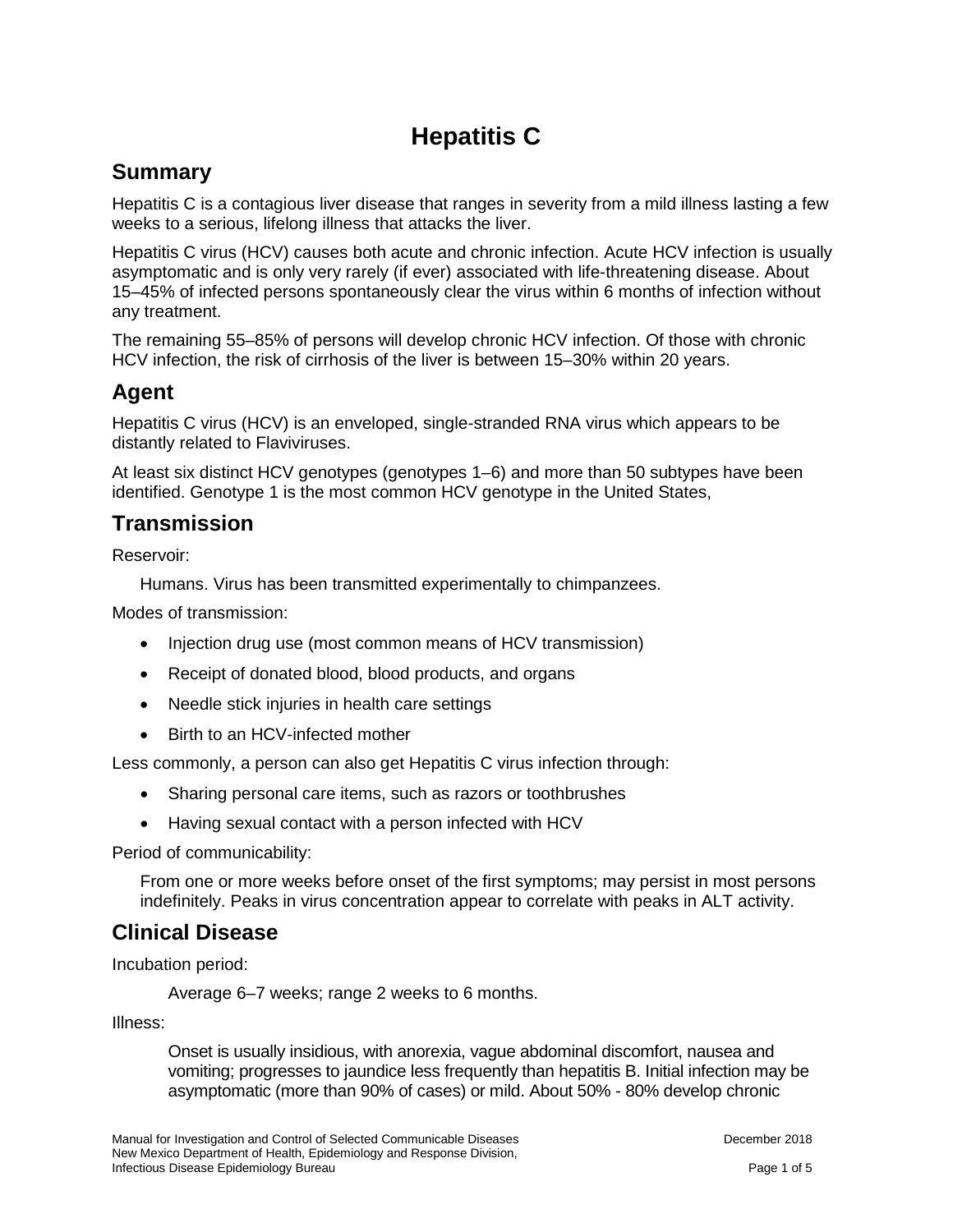infection out of which 60% - 70% develop chronic liver disease and 1% - 5% develop liver cancer.

# **Diagnosis**

Clinical criteria:

An illness with discrete onset of any sign or symptom consistent with acute viral hepatitis (e.g., fever, headache, malaise, anorexia, nausea, vomiting, diarrhea, and abdominal pain);

and

(a) jaundice, or

(b) a peak elevated serum alanine aminotransferase (ALT) level >200 IU/L during the period of acute illness.

# **Treatment**

For acute infection, no medication is available; treatment is supportive.

There are several antiviral medications for treating persons with chronic infection. For example, ledipasvir, sofosbuvir, simeprevir, paritaprevir, ritonavir and ombitasvir. Regimens for treatment and response to treatment depend upon the genotype with which the person is infected and complications of the disease. Persons with chronic HBV infection require linkage to care with regular monitoring to prevent liver damage and/or hepatocellular carcinoma. The complete guidance, which is updated regularly, is available at [www.hcvguidelines.org.](http://www.hcvguidelines.org/)

# **Surveillance**

#### *Laboratory criteria*:

*Confirmed* –

Nucleic acid test (NAT) for HCV RNA positive (including qualitative, quantitative or genotype testing)

A positive test indicating presence of hepatitis C viral antigen(s) (HCV antigen) when and if a test for HCV antigen(s) is approved by FDA and available. *Probable* –

A positive test for antibodies to hepatitis C virus (anti-HCV).

Case Definition:

*Confirmed* –

- A case that meets clinical criteria and has a positive hepatitis C virus detection test (HCV NAT or HCV antigen), OR
- A documented negative HCV antibody, HCV antigen or NAT laboratory test results followed within 12 months by a positive result of any of these tests.

#### *Probable* –

- A case that meets clinical criteria and has a positive anti-HCV antibody test, but has no reports of a positive HCV NAT or positive HCV antigen tests, AND
- Does not have test conversion within 12 months or has no report of test conversion.

Reporting: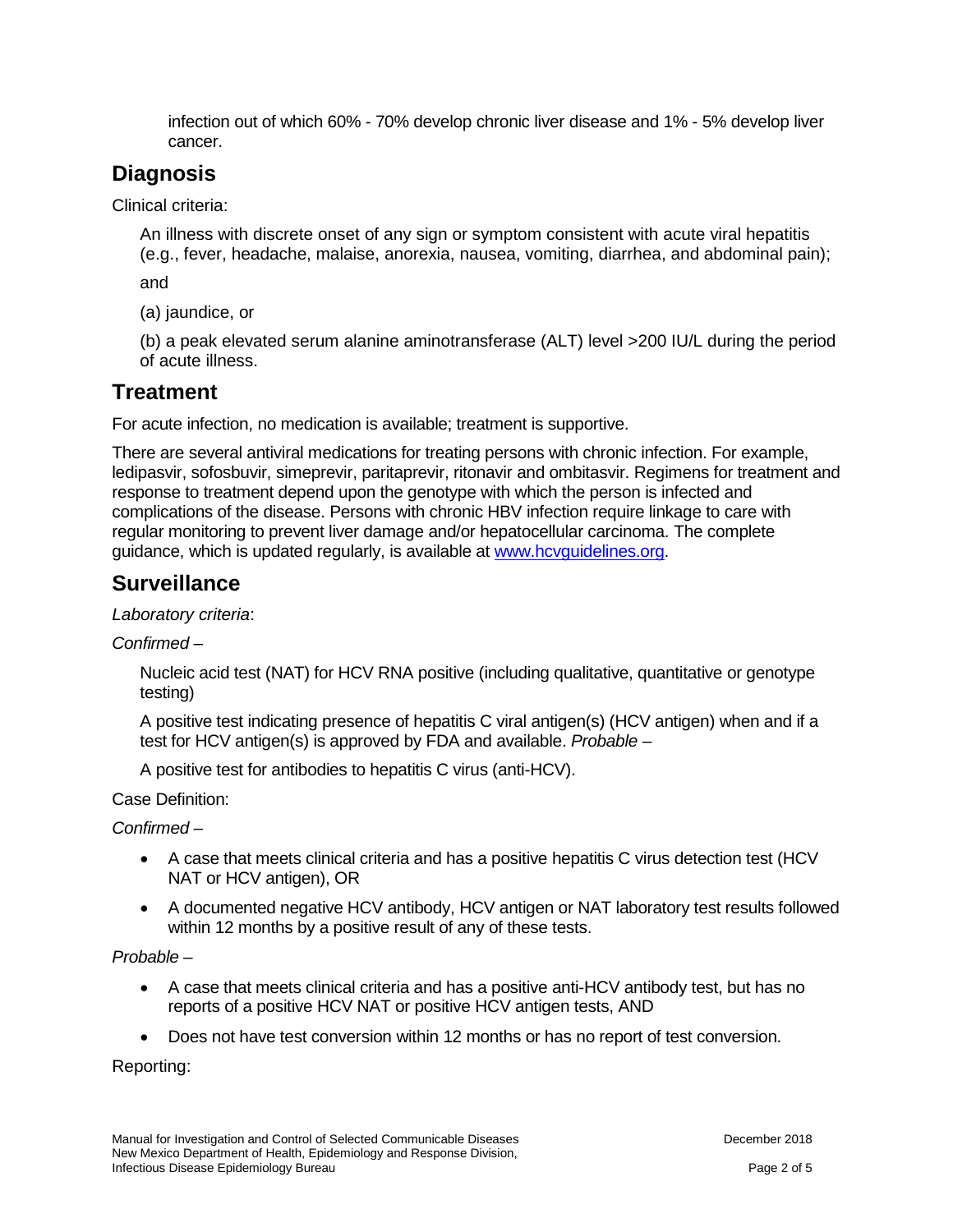Report all suspected or confirmed cases of Hepatitis C within 24 hours to the Epidemiology and Response Division (ERD) at 505-827-0006. Information needed includes: patient's name, age, sex, race, ethnicity, home address, home phone number, occupation, and health care provider. ERD will collect clinical and laboratory information, assist in the shipment of antitoxin for treatment, and arrange for specimen testing at CDC. Information should also be entered into NM-EDSS per established procedures.

Case Investigation:

1) Create a contact listing and follow-up with the listed contacts.

2) Provide education on avoiding further exposures and to ensure proper medical care is obtained and precautions taken if symptoms develop.

3) Children born to HCV positive mothers should be tested, as follows:

- HCV RNA at 1-2 months of age or
- Anti-HCV at 18 months of age.

4) For additional guidance on persons for whom HCV testing is recommended, refer to the CDC's Recommendations for Prevention and Control of HCV Infection and HCV-Related Chronic Disease (MMWR 1998;47(RR-19): [pp. 20-30])

5) Report the final disposition of each contact investigated.

# **Control Measures**

- 1. Case management
	- 1.1. Isolation: None.
	- 1.2. Prophylaxis: Not applicable.
- 2. Contact management
	- 2.1. No prophylaxis available for contacts; refer at-risk contacts for medical evaluation and follow-up.
- 3. Prevention:
	- 3.1. Vaccination: Currently, no effective HCV vaccine or post-exposure prophylaxis is available.
	- 3.2. Primary prevention includes activities to reduce the risk of contracting the infection. See [HCV Fact Sheet.](https://nmhealth.org/publication/view/general/5082/)
	- 3.3. Secondary prevention includes, activities to reduce the risk of liver disease and other HCVrelated chronic diseases among HCV-infected persons.
	- 3.3.a HAV vaccination
	- 3.3.b HBV vaccination
- 4. Outbreak
	- 1. Outbreak Definition: The occurrence of ≥ 2 cases of hepatitis C in association with a common exposure is considered an outbreak.
		- a. Notify Epidemiology and Response Division (ERD) immediately at 505-827-0006.

Further guidance on investigating outbreaks including hepatitis B cases that are suspected to be related to healthcare delivery can be found at: www.cdc.gov/hepatitis/Outbreaks/index.htm.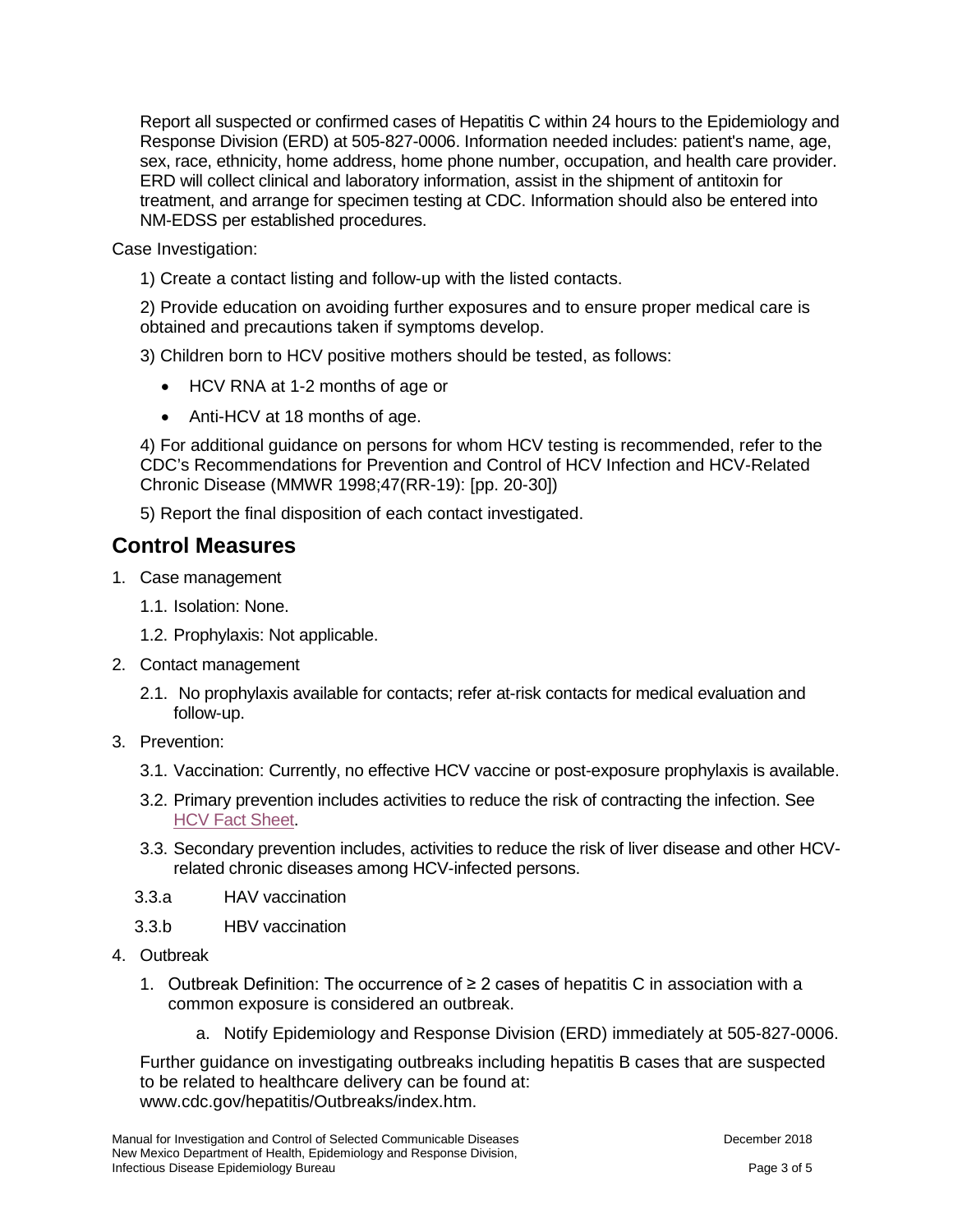### **References**

American Academy of Pediatrics. Hepatitis C. In: Kimberlin DW et al eds. Red Book: 2018 *Report of the Committee on Infectious Disease*, 31<sup>st</sup> ed. Itasca, IL: American Academy of Pediatrics; 2018: p 428-434

Centers for Disease Control and Prevention (CDC) 2016. Case Definitions. wwwn.cdc.gov/nndss/

Centers for Disease Control and Prevention (CDC) 2015. GuidelinesfFor Viral Hepatitis Surveillance And Case Management. available at <https://www.cdc.gov/hepatitis/statistics/surveillanceguidelines.htm>

Centers for Disease Control and Prevention (CDC) 2016. CDC Recommendations for prevention and control of Hepatitis C virus (HCV) infection and HCV-related chronic disease. MMWR 1998; 47(No.

RR-19), available at: [www.cdc.gov/mmwr/PDF/RR/RR4719.pdf,](http://www.cdc.gov/mmwr/PDF/RR/RR4719.pdf)

Centers for Disease Control and Prevention (CDC) 2017. Hepatitis C FAQs for Health Professionals.

available at<https://www.cdc.gov/hepatitis/hcv/cfaq.htm>

Heymann, D., ed., Control of Communicable Diseases Manual, 19<sup>th</sup> edition. Washington, DC, American Public Health Association, 2008.